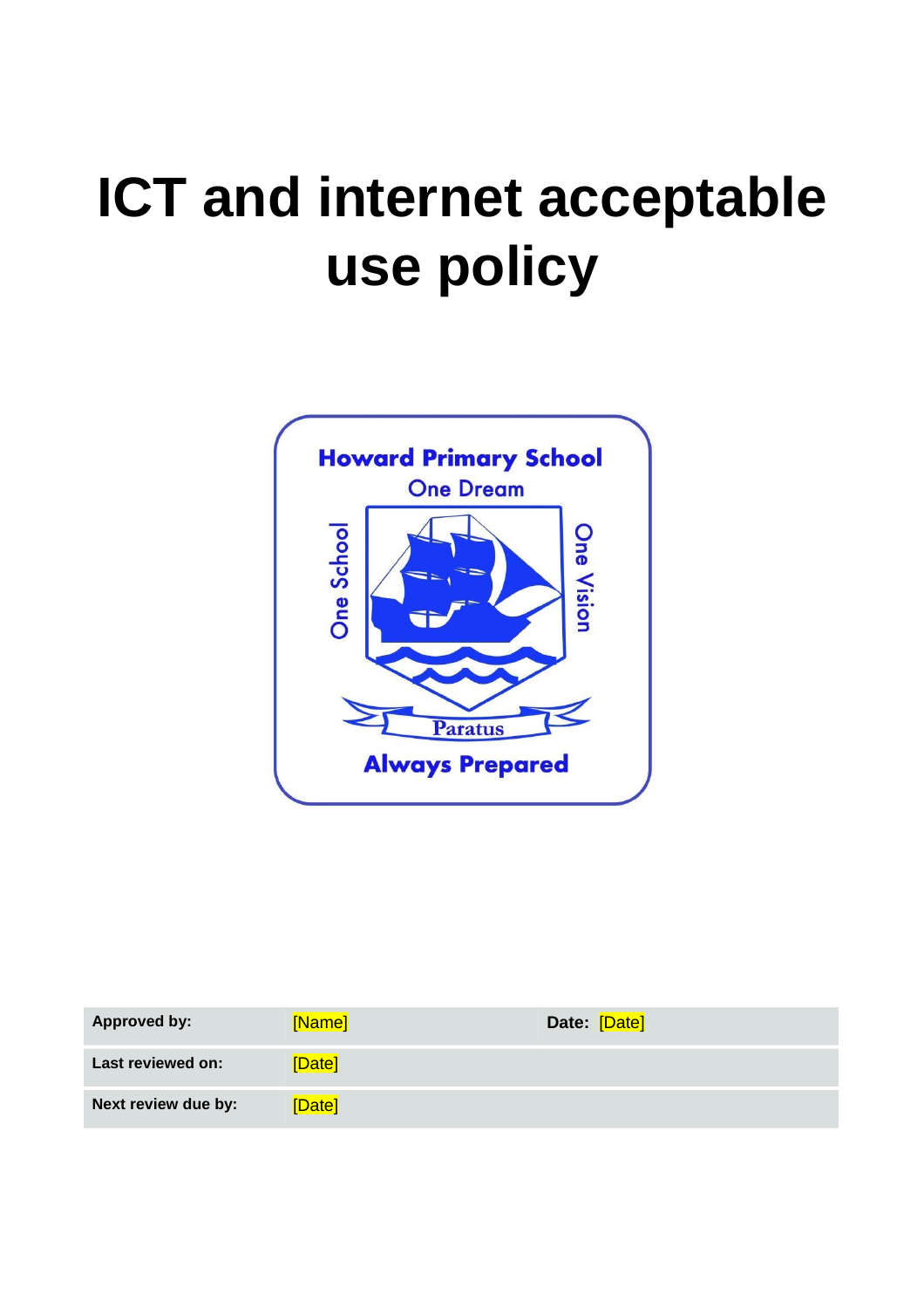# **1. Introduction and aims**

ICT is an integral part of the way our school works, and is a critical resource for pupils, staff, governors, volunteers and visitors. It supports teaching and learning, pastoral and administrative functions of the school.

However, the ICT resources and facilities our school uses also pose risks to data protection, online safety and safeguarding. This policy aims to:

Set guidelines and rules on the use of school ICT resources for staff, pupils, parents and governors

Establish clear expectations for the way all members of the school community engage with each other online

Support the school's policy on data protection, online safety and safeguarding

Prevent disruption to the school through the misuse, or attempted misuse, of ICT systems

Support the school in teaching pupils safe and effective internet and ICT use

This policy covers all users of our school's ICT facilities, including governors, staff, pupils, volunteers, contractors and visitors.

Breaches of this policy may be dealt with under our staff code of conduct and disciplinary procedures.

#### **This policy should be read in conjunction with the following:**

- **Howard Primary Social Media Conduct Policy**
- **Staff Code of Conduct (Local Authority standard policy)**
- **Howard Primary Device Loan Agreement**
- **Howard Primary pupil mobile phone agreement**
- **Howard Primary GDPR / Data Protection Policy**

# **2. Relevant legislation and guidance**

This policy refers to, and complies with, the following legislation and guidance:

[Data Protection Act 2018](http://www.legislation.gov.uk/ukpga/2018/12/contents/enacted) [The General Data Protection Regulation](https://eur-lex.europa.eu/legal-content/EN/TXT/HTML/?uri=CELEX:32016R0679) [Computer Misuse Act 1990](https://www.legislation.gov.uk/ukpga/1990/18/contents) [Human Rights Act 1998](https://www.legislation.gov.uk/ukpga/1998/42/contents) [The Telecommunications \(Lawful Business Practice\) \(Interception of Communications\) Regulations 2000](https://www.legislation.gov.uk/uksi/2000/2699/regulation/3/made) [Education Act 2011](http://www.legislation.gov.uk/ukpga/2011/21/section/2/enacted) [Freedom of Information Act 2000](https://www.legislation.gov.uk/ukpga/2000/36/contents) [The Education and Inspections Act 2006](https://www.legislation.gov.uk/ukpga/2006/40/part/7/chapter/1) [Keeping Children Safe](https://www.gov.uk/government/publications/keeping-children-safe-in-education--2) in Education 201[8](https://www.gov.uk/government/publications/keeping-children-safe-in-education--2)

[Searching, screening and confiscation: advice for schools](https://www.gov.uk/government/publications/searching-screening-and-confiscation)

# **3. Definitions**

**"ICT facilities":** includes all facilities, systems and services including but not limited to network infrastructure, desktop computers, laptops, tablets, phones, music players or hardware, software, websites, web applications or services, and any device system or service which may become available in the future which is provided as part of the ICT service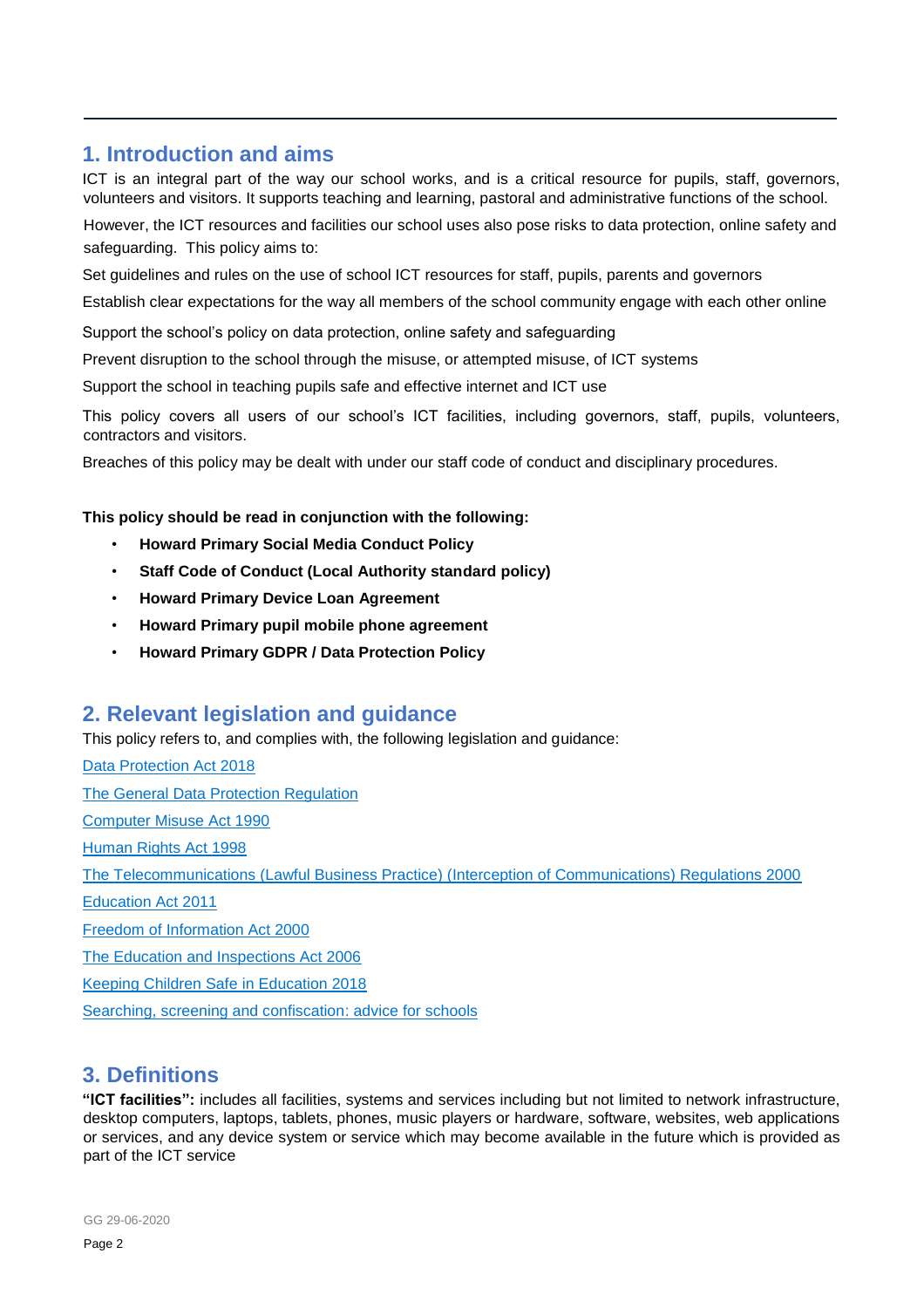**"Users":** anyone authorised by the school to use the ICT facilities, including governors, staff, pupils, volunteers, contractors and visitors

**"Personal use":** any use or activity not directly related to the users' employment, study or purpose relating to school business

**"Authorised personnel":** employees authorised by the school to perform systems administration and/or monitoring of the ICT facilities

**"Materials":** files and data created using the ICT facilities including but not limited to documents, photos, audio, video, printed output, web pages, social networking sites, and blogs

## **4. Unacceptable use**

The following is considered unacceptable use of the school's ICT facilities by any member of the school community. Any breach of this policy may result in disciplinary or behaviour proceedings (see section 4.2 below).

Unacceptable use of the school's ICT facilities includes:

Using the school's ICT facilities to breach intellectual property rights or copyright

Using the school's ICT facilities to bully or harass someone else, or to promote unlawful discrimination

Breaching the school's policies or procedures

Any illegal conduct, or statements which are deemed to be advocating illegal activity

Accessing, creating, storing, linking to or sending material that is pornographic, offensive, obscene or otherwise inappropriate

Activity which defames or disparages the school, or risks bringing the school into disrepute

Sharing confidential information about the school, its pupils, or other members of the school community

Connecting any device to the school's ICT network without approval from authorised personnel

Setting up any software, applications or web services on the school's network without approval by authorised personnel, or creating or using any program, tool or item of software designed to interfere with the functioning of the ICT facilities, accounts or data

Gaining, or attempting to gain, access to restricted areas of the network, or to any password-protected information, without approval from authorised personnel

Allowing, encouraging, or enabling others to gain (or attempt to gain) unauthorised access to the school's ICT facilities

Causing intentional damage to ICT facilities

Removing, deleting or disposing of ICT equipment, systems, programs or information without permission by authorised personnel

Causing a data breach by accessing, modifying, or sharing data (including personal data) to which a user is not supposed to have access, or without authorisation

Using inappropriate or offensive language

Promoting a private business, unless that business is directly related to the school

Using websites or mechanisms to bypass the school's filtering mechanisms

This is not an exhaustive list. The school reserves the right to amend this list at any time. The headteacher or any other member of SLT or authorised staff will use professional judgement to determine whether any act or behaviour not on the list above is considered unacceptable use of the school's ICT facilities.

## **4.1 Exceptions from unacceptable use**

Where the use of school ICT facilities is required for a purpose that would otherwise be considered an unacceptable use, exemptions to the policy may be granted at the headteacher's discretion.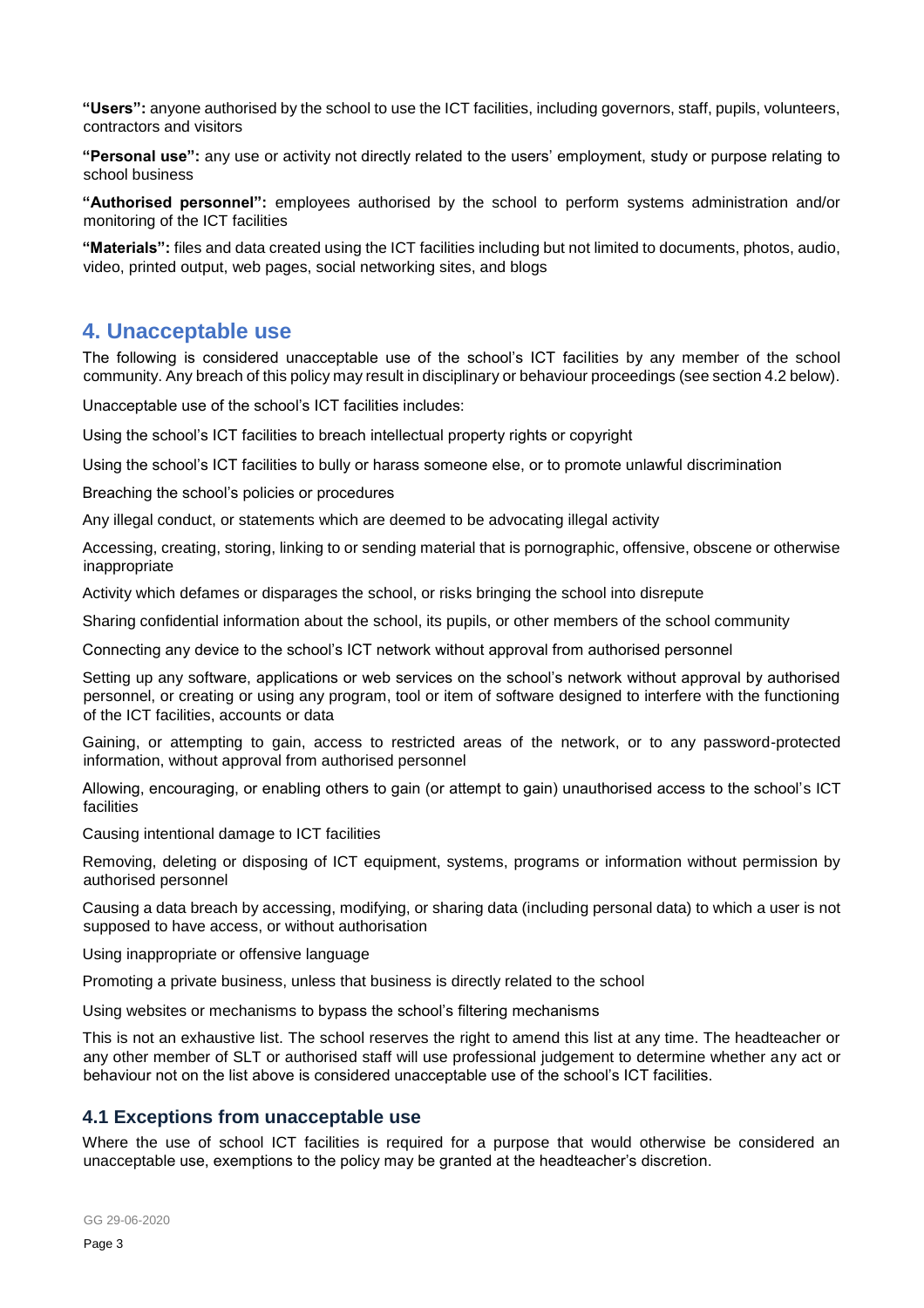The process for gaining approval is as follows:

- A request in writing by email to the head teacher copied in to the other members of the SLT.
- A reply from the headteacher or SLT confirming that the request has been granted.

## **4.2 Sanctions**

Pupils and staff who engage in any of the unacceptable activity listed above may face disciplinary action in line with the school's policies on behaviour or the staff code of conduct/disciplinary procedures in place.

Immediate sanctions for breach of this policy may include but is not limited to revoking permission to use the school's systems and a request to immediately return any school equipment in the person's possession.

The school's behaviour policy and staff code of conduct are available on our school website or can be delivered electronically by email if requested. Please contact the school office if you require any copies of policies.

# **5. Staff (including governors, volunteers, and contractors)**

## **5.1 Access to school ICT facilities and materials**

The school's **Office Manager, SLT and IT support staff (OpenAir)** manages access to the school's ICT facilities and materials for school staff. That includes, but is not limited to:

Computers, tablets and other devices

Access permissions for certain programmes or files

Staff will be provided with unique log-in/account information and passwords that they must use when accessing the school's ICT facilities.

Staff who have access to files they are not authorised to view or edit, or who need their access permissions updated or changed, should contact the school office manager or a member of SLT who may then open up a job request with IT support. Any request must be made in writing by email to either the office manager or relevant member of SLT.

#### **5.1.1 Use of phones and email**

The school provides each member of staff with an email address.

This email account should be used for work purposes only.

All work-related business should be conducted using the email address the school has provided.

Staff must not share their personal email addresses with parents and pupils, and must not send any workrelated materials using their personal email account.

**Staff must take care with the content of all email messages, as incorrect or improper statements can give rise to claims for discrimination, harassment, defamation, breach of confidentiality or breach of contract.** 

**Email messages are required to be disclosed in legal proceedings or in response to requests from individuals under the Data Protection Act 2018 in the same way as paper documents. Deletion from a user's inbox does not mean that an email cannot be recovered for the purposes of disclosure. All email messages should be treated as potentially retrievable.** 

Staff must take extra care when sending sensitive or confidential information by email. Any attachments containing sensitive or confidential information should be encrypted (using egress or other suitable encryption tools) so that the information is only accessible by the intended recipient.

If staff receive an email in error, the sender should be informed and the email deleted. If the email contains sensitive or confidential information, the user must not make use of that information or disclose that information.

If staff send an email in error which contains the personal information of another person, they must inform the school's Data Protection Compliance Officer immediately and follow our data breach procedure. The DPCO for the school is **Gavin Govinden**.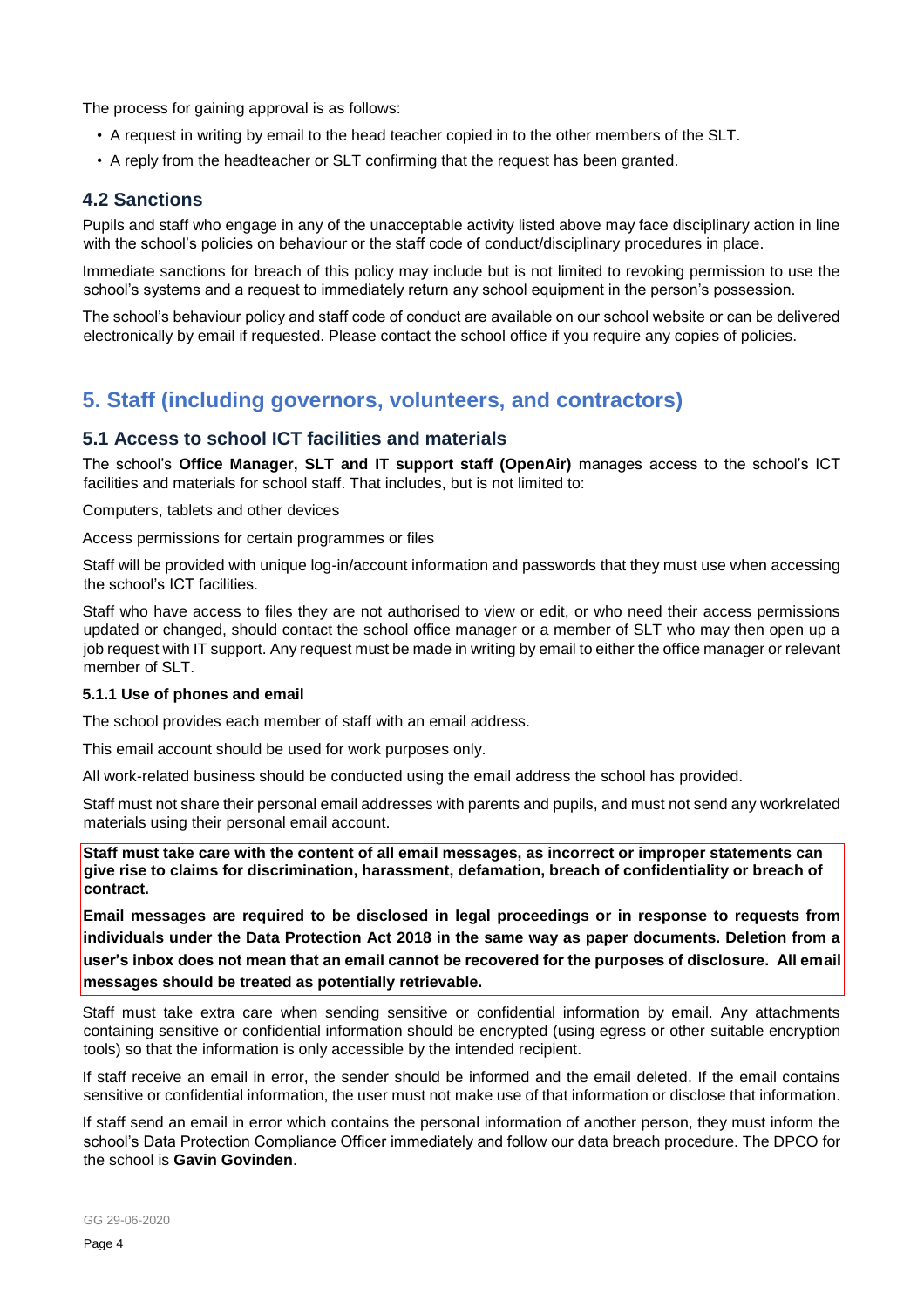Staff must not give their personal phone numbers to parents or pupils. If staff are issued with a school phone, these must not be used for personal matters. Staff who are provided with mobile phones as equipment for their role must abide by the same rules for ICT acceptable use as set out in section 4.

## **5.2 Personal use**

Staff are permitted to occasionally use school ICT facilities for personal use subject to certain conditions set out below. Personal use of ICT facilities must not be overused or abused. The head teacher may withdraw permission for it at any time or restrict access at their discretion.

Personal use is permitted provided that such use:

Does not take place during teaching hours or hours outside designated pupil contact time.

Does not constitute 'unacceptable use', as defined in section 4

Takes place when no pupils are present

Does not interfere with their jobs, or prevent other staff or pupils from using the facilities for work or educational purposes

Is limited to the use of the internet or word processing applications only.

Staff may not use the school's ICT facilities to save personal non-work-related information or materials (such as personal documents, music, videos, or photos).

Staff should be aware that use of the school's ICT facilities for personal use may put personal communications within the scope of the school's ICT monitoring activities (see section 5.5). Where breaches of this policy are found, disciplinary action may be taken.

Staff are also permitted to use their personal devices (such as mobile phones or tablets) in line with this policy and the school's social media conduct policy (copy available upon request from the school office).

Staff should take care to follow the school's guidelines on social media (see appendix 1) and use of email (see section 5.1.1) to protect themselves online and avoid compromising their professional integrity.

#### **5.2.1 Personal social media accounts**

Members of staff should ensure that their use of social media, either for work or personal purposes, is appropriate at all times.

The school has requirements for staff on conduct and recommendations for appropriate security settings for Facebook and other social media accounts (see appendix 1).

## **5.3 Remote access**

We allow staff to access the school's ICT facilities and materials remotely.

Staff accessing the school's ICT facilities and materials remotely must abide by the same rules as those accessing the facilities and materials on-site. Staff must be particularly vigilant if they use the school's ICT facilities outside the school and take such precautions as the IT support staff may require from time to time against importing viruses or compromising system security.

**In particular, devices must be brought back into school at least once a week (but preferably every day) in order to connect to the school network and perform security and profile updates.** 

Our ICT facilities contain information which is confidential and/or subject to data protection legislation. Such information must be treated with extreme care and in accordance with our data protection policy.

The school's data protection policy can be found on our website or electronic copies can be made available by email upon request to the school office.

## **5.4 School social media accounts**

The school may from time to time operate an official Facebook/Twitter/Instagram page, managed by authorised members of staff. Staff members who have not been authorised to manage, or post to, the account, must not access, or attempt to access the account.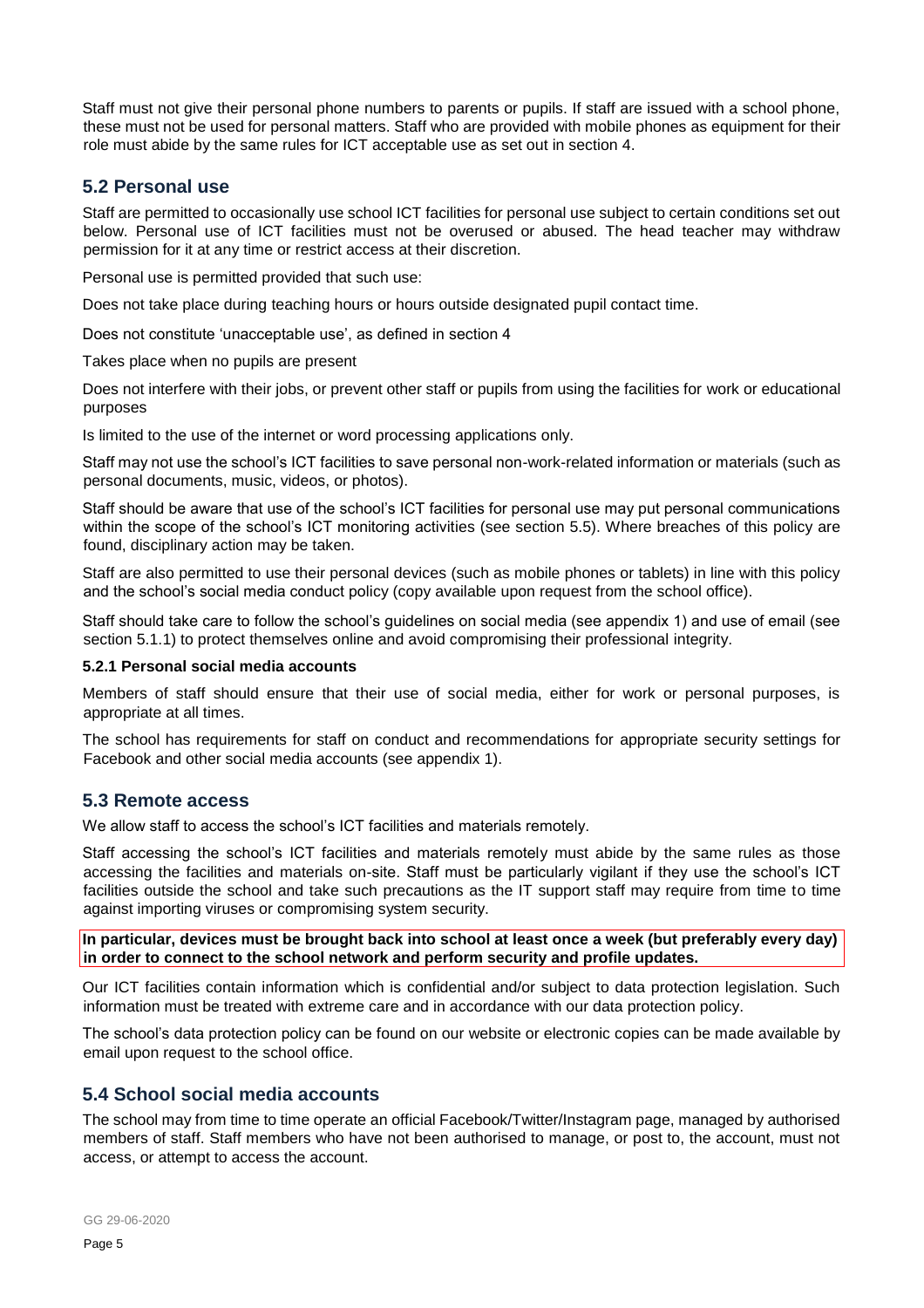The school has guidelines for what can and cannot be posted on its social media accounts. Those who are authorised to manage the account must ensure they abide by these guidelines at all times.

## **5.5 Monitoring of school network and use of ICT facilities**

The school reserves the right to monitor the use of its ICT facilities and network. This includes, but is not limited to, monitoring of:

Internet sites visited

Bandwidth usage

Email accounts

Telephone calls

User activity/access logs

Any other electronic communications

Only authorised ICT staff may inspect, monitor, intercept, assess, record and disclose the above, to the extent permitted by law.

#### **The school monitors ICT use in order to:**

Obtain information related to school business

Investigate compliance with school policies, procedures and standards

Ensure effective school and ICT operation

Conduct training or quality control exercises

Prevent or detect crime

Comply with a subject access request, Freedom of Information Act request, or any other legal obligation

# **6. Pupils**

## **6.1 Access to ICT facilities**

## **Pupils have the following access to ICT in school:**

Desktop computers and equipment in the school's ICT suite are available to pupils only under the supervision of staff.

Ipads or tablets available to be used in classrooms but only under the supervision of staff.

Year 6 pupils may bring their own mobile phone in but these must be turned off and handed in to the class teacher each morning. If pupils wish to bring in a mobile phone, the form in Appendix 5 must be completed and authorised by the head teacher.

## **6.2 Search and deletion**

Under the Education Act 2011, and in line with the Department for Education'[s guidance on searching,](https://www.gov.uk/government/publications/searching-screening-and-confiscation) [screening](https://www.gov.uk/government/publications/searching-screening-and-confiscation)  [and confiscation,](https://www.gov.uk/government/publications/searching-screening-and-confiscation) the school has the right to search pupils' phones, computers or other devices for pornographic images or any other data or items banned under school rules or legislation.

The school can, and will, delete files and data found on searched devices if we believe the data or file has been, or could be, used to disrupt teaching or break the school's rules.

# **6.3 Unacceptable use of ICT and the internet outside of school**

The school will sanction pupils, in line with the behaviour policy, if a pupil engages in any of the following **at any time** (even if they are not on school premises):

Using ICT or the internet to breach intellectual property rights or copyright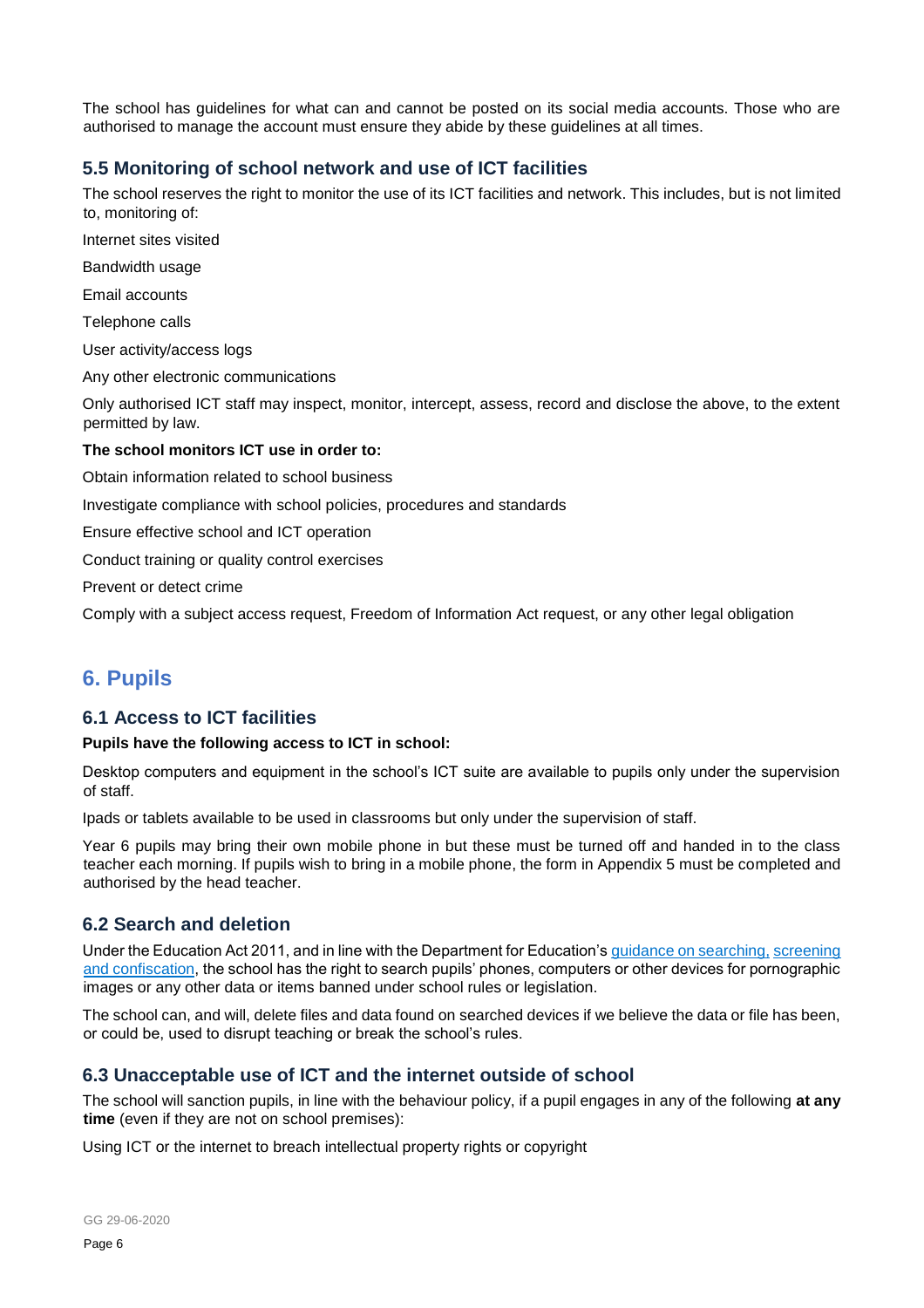Using ICT or the internet to bully or harass someone else, or to promote unlawful discrimination

Breaching the school's policies or procedures

Any illegal conduct, or statements which are deemed to be advocating illegal activity

Accessing, creating, storing, linking to or sending material that is pornographic, offensive, obscene or otherwise inappropriate

Activity which defames or disparages the school, or risks bringing the school into disrepute

Sharing confidential information about the school, other pupils, or other members of the school community

Gaining or attempting to gain access to restricted areas of the network, or to any password protected information, without approval from authorised personnel

Allowing, encouraging, or enabling others to gain (or attempt to gain) unauthorised access to the school's ICT facilities

Causing intentional damage to ICT facilities or materials

Causing a data breach by accessing, modifying, or sharing data (including personal data) to which a user is not supposed to have access, or without authorisation

Using inappropriate or offensive language

**Sanctions may extend to fixed period internal or external exclusions depending on the severity of the incident(s).** 

# **7. Parents**

## **7.1 Access to ICT facilities and materials**

Parents do not have access to the school's ICT facilities as a matter of course.

However, parents working for, or with, the school in an official capacity (for instance, as a volunteer or as a member of the PTA) may be granted an appropriate level of access, or be permitted to use the school's facilities at the headteacher's discretion.

Where parents are granted access in this way, they must abide by this policy as it applies to staff.

## **7.2 Communicating with or about the school online**

We believe it is important to model for pupils, and help them learn, how to communicate respectfully with, and about, others online.

Parents play a vital role in helping model this behaviour for their children, especially when communicating with the school through our website and social media channels.

We ask parents to sign the agreement in appendix 2.

# **8. Data security**

The school takes steps to protect the security of its computing resources, data and user accounts. However, the school cannot guarantee security. Staff, pupils, parents and others who use the school's ICT facilities should use safe computing practices at all times.

## **8.1 Passwords**

All users of the school's ICT facilities should set strong passwords for their accounts and keep these passwords secure.

Users are responsible for the security of their passwords and accounts, and for setting permissions for accounts and files they control.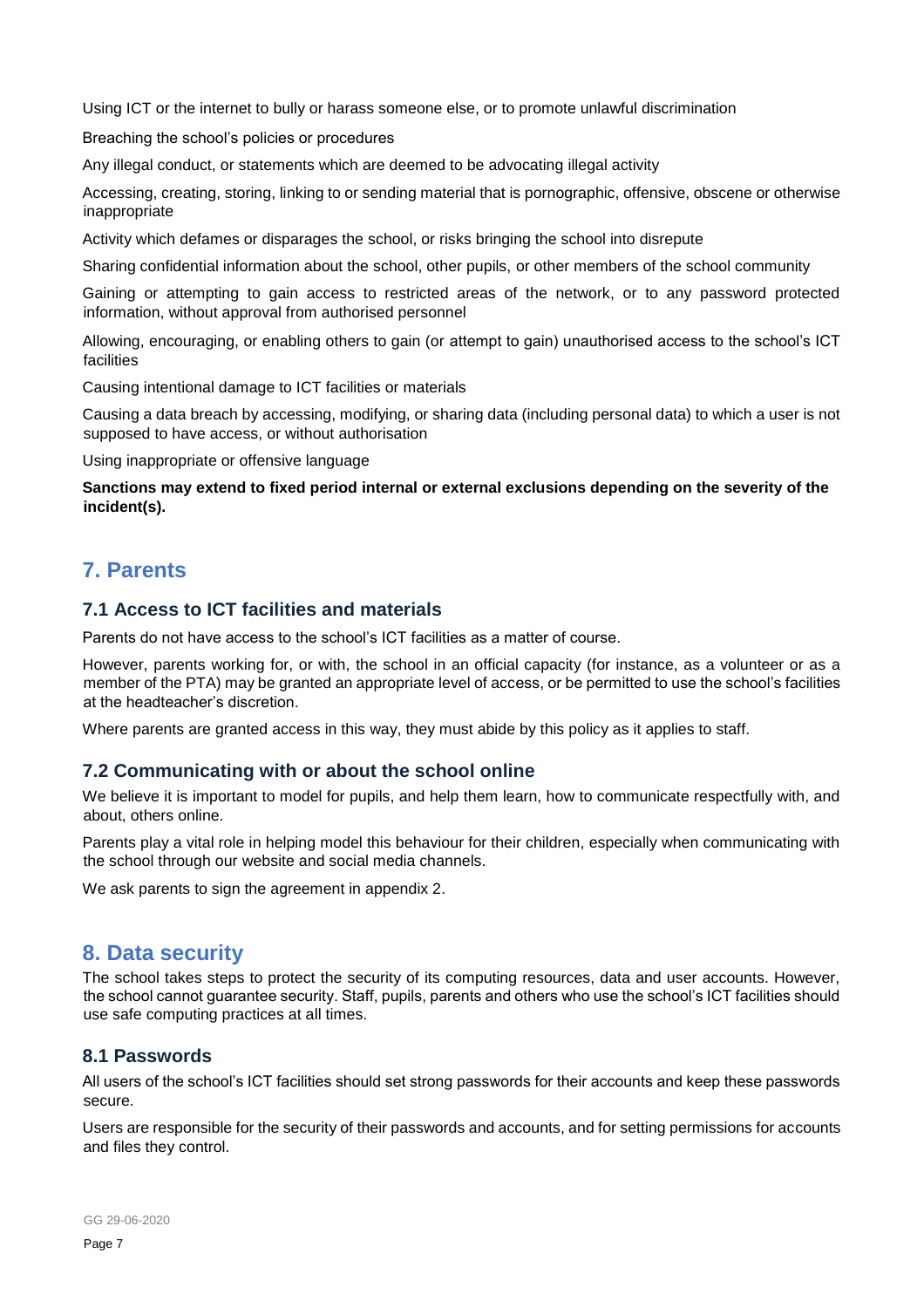Members of staff or pupils who disclose account or password information may face disciplinary action. Parents or volunteers who disclose account or password information may have their access rights revoked.

## **8.2 Software updates, firewalls, and anti-virus software**

All of the school's ICT devices that support software updates, security updates, and anti-virus products will be configured to perform such updates regularly or automatically.

Users must not circumvent or make any attempt to circumvent the administrative, physical and technical safeguards we implement and maintain to protect personal data and the school's ICT facilities.

Any personal devices using the school's network must all be configured in this way.

#### **8.3 Data protection**

All personal data must be processed and stored in line with data protection regulations and the school's data protection policy.

#### **8.4 Access to facilities and materials**

All users of the school's ICT facilities will have clearly defined access rights to school systems, files and devices.

These access rights are managed by the school's IT support staff and SLT.

Users should not access, or attempt to access, systems, files or devices to which they have not been granted access. If access is provided in error, or if something a user should not have access to is shared with them, they should alert a member of the SLT immediately.

Users should always log out of systems and lock their equipment when they are not in use to avoid any unauthorised access. Equipment and systems should always be logged out of and closed down completely at the end of each working day.

## **8.5 Encryption**

The school ensures that its devices and systems have an appropriate level of encryption.

School staff may only use personal devices (including computers and USB drives) to access school data, work remotely, or take personal data (such as pupil information) out of school if they have been specifically authorised to do so by the headteacher. If staff have been provided with a remote access login, this authorisation is implied.

## **9. Internet access**

The school wireless internet connection is secured. Filtering of websites is administered and regulated by LGFL / Atomwide. Filtering however is not fool-proof. Please report inappropriate sites that the filter hasn't identified (or appropriate sites that have been filtered in error) to a member of the SLT immediately or directly to OpenAir staff.

## **9.1 Parents, Pupils and visitors**

Parents, pupils and visitors to the school will not be permitted to use the school's wifi unless specific authorisation is granted by the headteacher. The headteacher will only grant authorisation if:

Visitors need to access the school's wifi in order to fulfil the purpose of their visit (for instance, to access materials stored on personal devices as part of a presentation or lesson plan)

Staff must not give the wifi password to anyone who is not authorised to have it. Doing so could result in disciplinary action.

## **10. Monitoring and review**

The headteacher, SLT and IT support staff monitor the implementation of this policy, including ensuring that it is updated to reflect the needs and circumstances of the school.

This policy will be reviewed every 2 years. The governing board is responsible for approving this policy.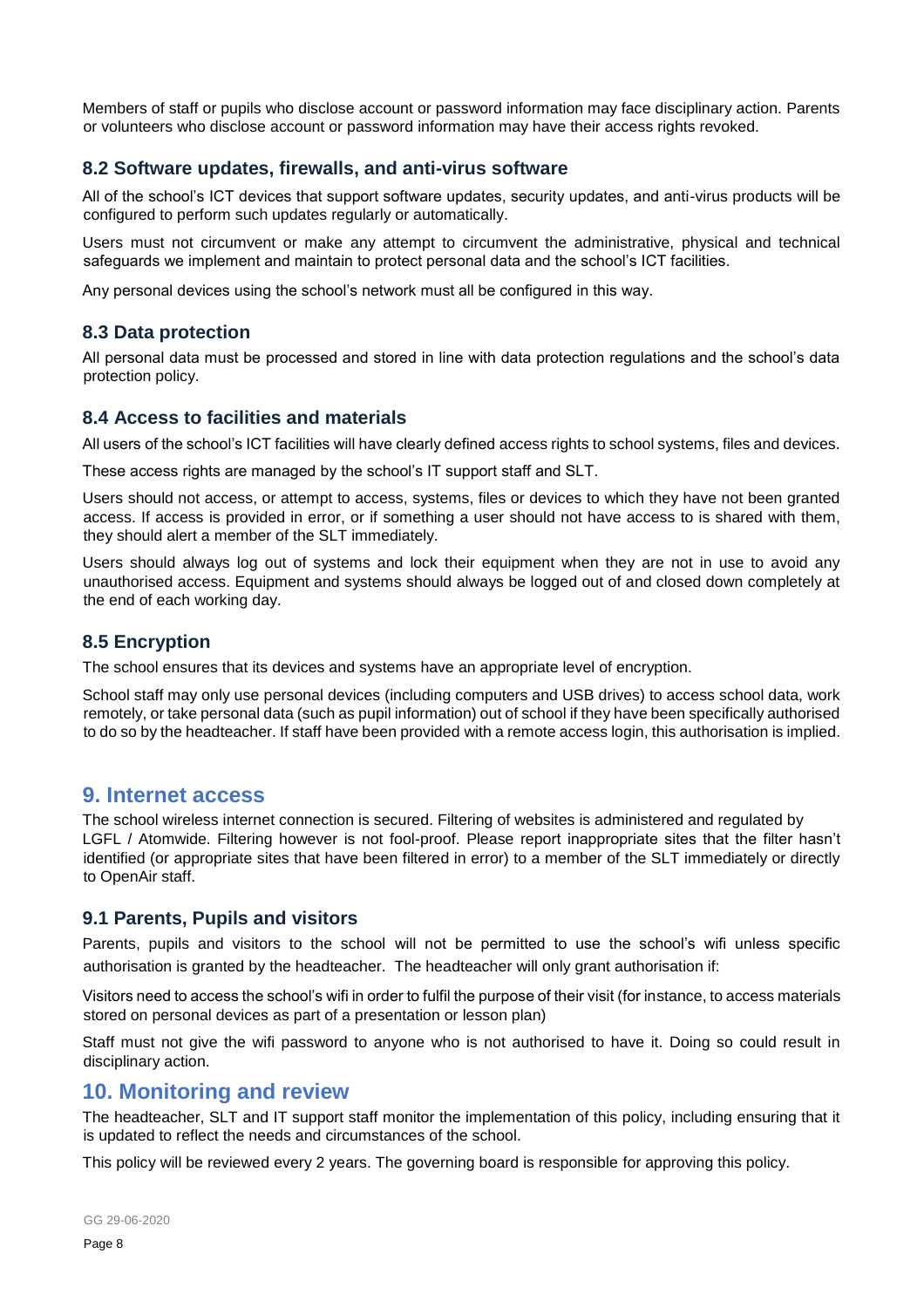## **Appendix 1: Facebook / social media guidelines for staff**

**This appendix should be read in conjunction with the school's Social Media Conduct Policy and Device Loan Agreement.** 

**Don't accept friend requests from pupils on social media** 

#### **10 recommendations for school staff on Facebook**

- 1. Change your display name use your first and middle name, use a maiden name, or put your surname backwards instead
- 2. Change your profile picture to something unidentifiable, or if not, ensure that the image is professional
- 3. Check your privacy settings regularly
- 4. Be careful about tagging other staff members in images or posts
- 5. Don't share anything publicly that you wouldn't be just as happy showing your pupils
- 6. Don't use social media sites during school hours
- 7. Don't make comments about your job, your colleagues, our school or your pupils online once it's out there, it's out there
- 8. Don't associate yourself with the school on your profile (e.g. by setting it as your workplace, or by 'checking in' at a school event)
- 9. Don't link your work email address to your social media accounts. Anyone who has this address (or your personal email address/mobile number) is able to find you using this information
- 10. Do not use the school wifi for connecting to social media apps on your pone. The apps recognise wifi connections and can make friend suggestions based on who else uses the same wifi connection (such as parents or pupils)

## **Check your privacy settings**

Change the visibility of your posts and photos to **'Friends only'**, rather than 'Friends of friends'. Otherwise, pupils and their families may still be able to read your posts, see things you've shared and look at your pictures if they're friends with anybody on your contacts list

Don't forget to check your **old posts and photos** – go to [bit.ly/2MdQXMN](https://www.facebook.com/help/iphone-app/236898969688346?helpref=uf_permalink) to find out how to limit the visibility of previous posts

The public may still be able to see posts you've **'liked'**, even if your profile settings are private, because this depends on the privacy settings of the original poster

**Google your name** to see what information about you is visible to the public

Prevent search engines from indexing your profile so that people can't **search for you by name** – go to [bit.ly/2zMdVht to](https://www.facebook.com/help/124518907626945?helpref=faq_content) find out how to do this

Remember that **some information is always public**; your display name, profile picture, cover photo, user ID (in the URL for your profile), country, age range and gender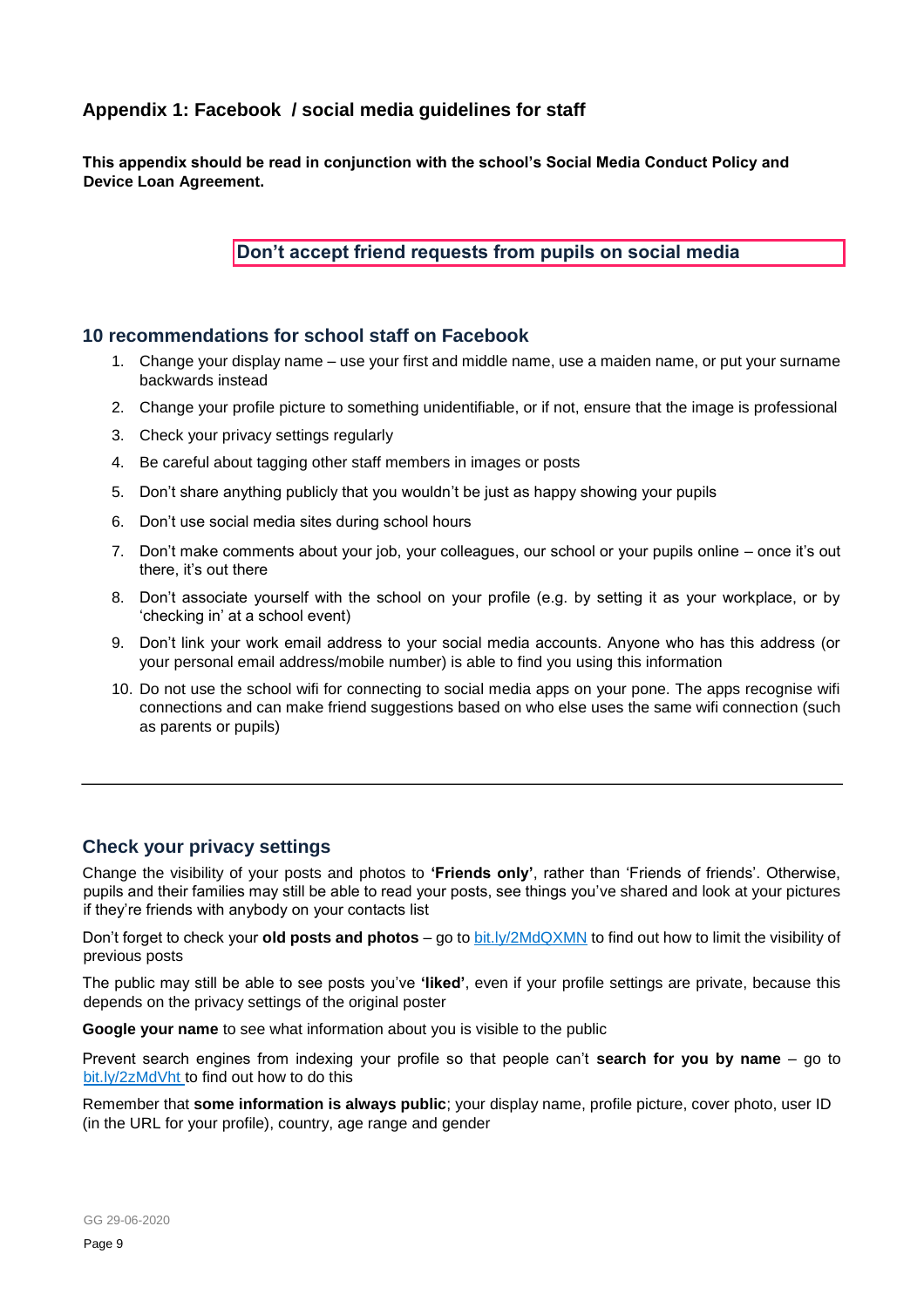## **What do to if…**

#### **A pupil adds you on social media**

In the first instance, ignore and delete the request. Block the pupil from viewing your profile

Check your privacy settings again, and consider changing your display name or profile picture

If the pupil asks you about the friend request in person, tell them that you're not allowed to accept friend requests from pupils and that if they persist, you'll have to notify senior leadership and/or their parents. If the pupil persists, take a screenshot of their request and any accompanying messages

Notify the senior leadership team and all DSLs about what's happening

#### **A parent adds you on social media**

It is at your discretion whether to respond. Bear in mind that:

- Responding to one parent's friend request or message might set an unwelcome precedent for both you and other teachers at the school
- Pupils may then have indirect access through their parent's account to anything you post, share, comment on or are tagged in

If you wish to decline the offer or ignore the message, consider drafting a stock response to let the parent know that you're doing so

## **You're being harassed on social media, or somebody is spreading something offensive about you**

**Do not** retaliate or respond in any way

Save evidence of any abuse by taking screenshots and recording the time and date it occurred

Report the material to Facebook or the relevant social network and ask them to remove it

If the perpetrator is a current pupil or staff member, our mediation and disciplinary procedures are usually sufficient to deal with online incidents

If the perpetrator is a parent or other external adult, a senior member of staff should invite them to a meeting to address any reasonable concerns or complaints and/or request they remove the offending comments or material

If the comments are racist, sexist, of a sexual nature or constitute a hate crime, you or a senior leader should consider contacting the police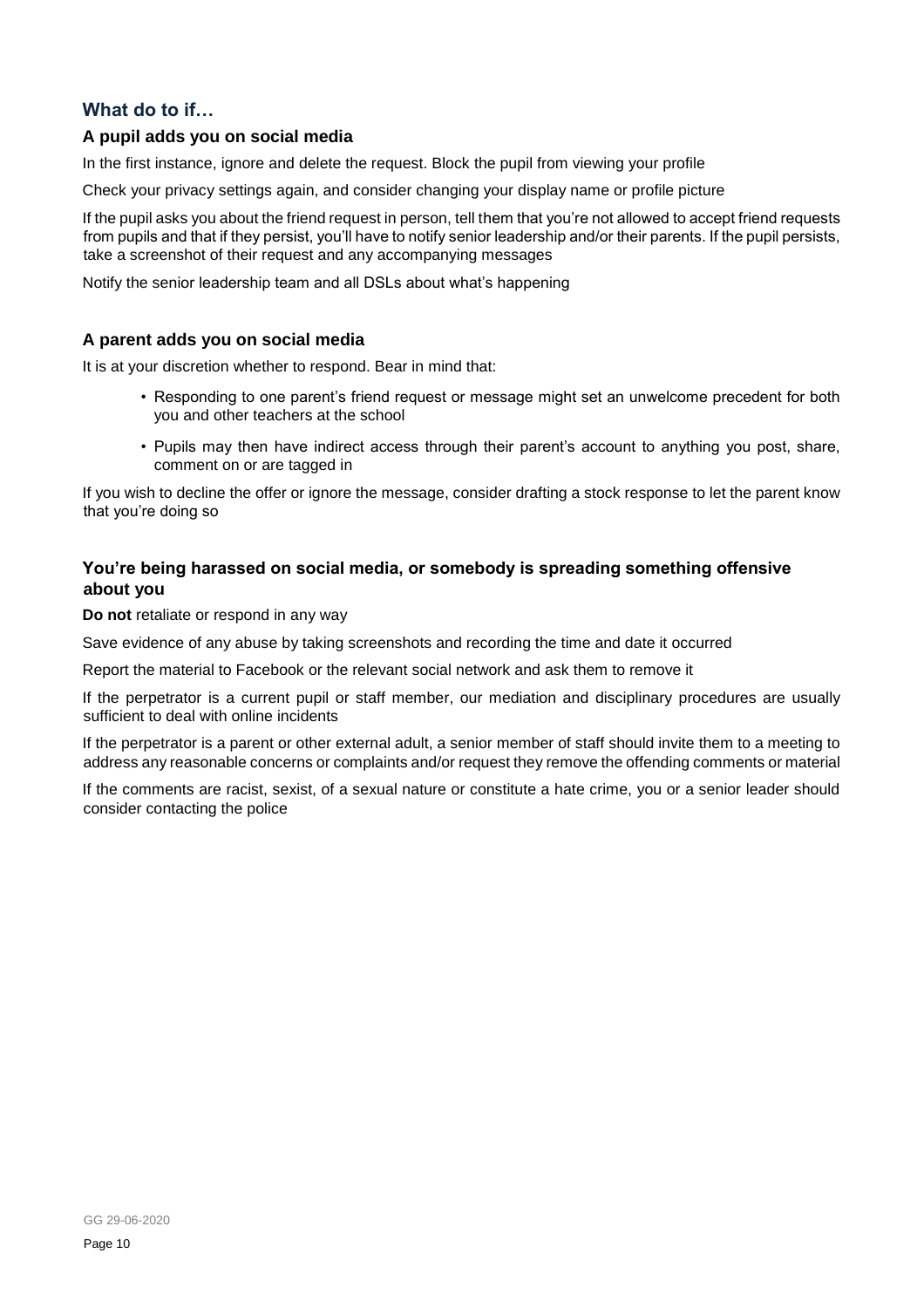## **Appendix 2: Acceptable use of the internet: agreement for parents and carers**



## **Acceptable use of the internet: agreement for parents and carers**

**Name of parent/carer:** 

**Name of child:**

Online channels are an important way for parents/carers to communicate with, or about, our school. The school uses the following channels:

- Email/text groups for parents (for school announcements and information)
- Our virtual learning platforms

Parents/carers might also set up independent channels to help them stay on top of what's happening in their child's class. For example, class/year Facebook groups, email groups, or chats (through apps such as WhatsApp).

When communicating with the school via official communication channels, or using private/independent channels to talk about the school, I will:

- Be respectful towards members of staff, and the school, at all times
- Be respectful of other parents/carers and children
- Direct any complaints or concerns through the school's official channels, so they can be dealt with in line with the school's complaints procedure

I will not:

- Use private groups or personal social media to complain about or criticise members of staff. This is not constructive and the school can't improve or address issues if they aren't raised in an appropriate way. Any complaints should be raised in accordance with school's complaints policy available on our website.
- Use private groups or personal social media to complain about, or try to resolve, a behaviour issue involving other pupils. I will contact the school and speak to the appropriate member of staff if I'm aware of a specific behaviour issue or incident.
- Upload or share photos or videos on social media of any child other than my own, unless I have the permission of other children's parents/carers.

| Signed: | Date: |
|---------|-------|
|         |       |
|         |       |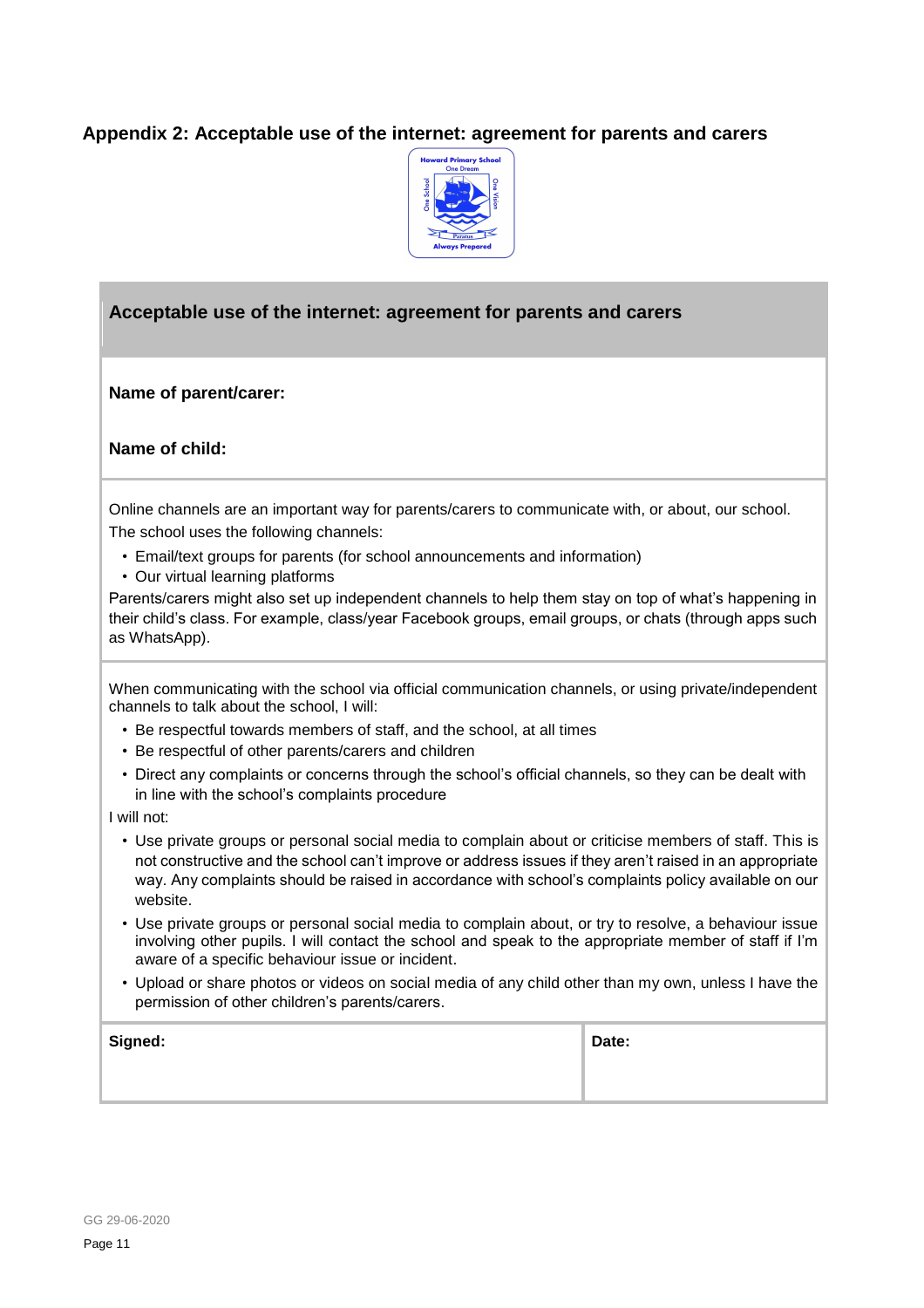# **Appendix 3: Acceptable use agreement for older pupils**



# **Acceptable use of the school's ICT facilities and internet: agreement for pupils and parents/carers**

#### **Name of pupil:**

#### **When using the school's ICT facilities and accessing the internet in school or on a device loaned by the school, I will not:**

- Use them for a non-educational purpose
- Use them without a parent, carer or teacher being present, or without an adult's permission
- Use them to break school rules
- Access any inappropriate websites
- Access social networking sites (unless my teacher has expressly allowed this as part of a learning activity)
- Use chat rooms
- Open any attachments in emails, or follow any links in emails, without first checking with a parent, carer or teacher
- Use any inappropriate language when communicating online
- Share my password with others or log in to the school's network using someone else's details
- Bully other people

I understand that the school can monitor the websites I visit and my use of the school's ICT facilities and systems.

I will immediately let a teacher or other member of staff know if I find any material which might upset, distress or harm me or others.

I will always use the school's ICT systems and internet responsibly.

I understand that there may be consequences put into place if I do unacceptable things online, even if I'm not in school when I do them.

**Signed (pupil – if in years 4-6): Date:**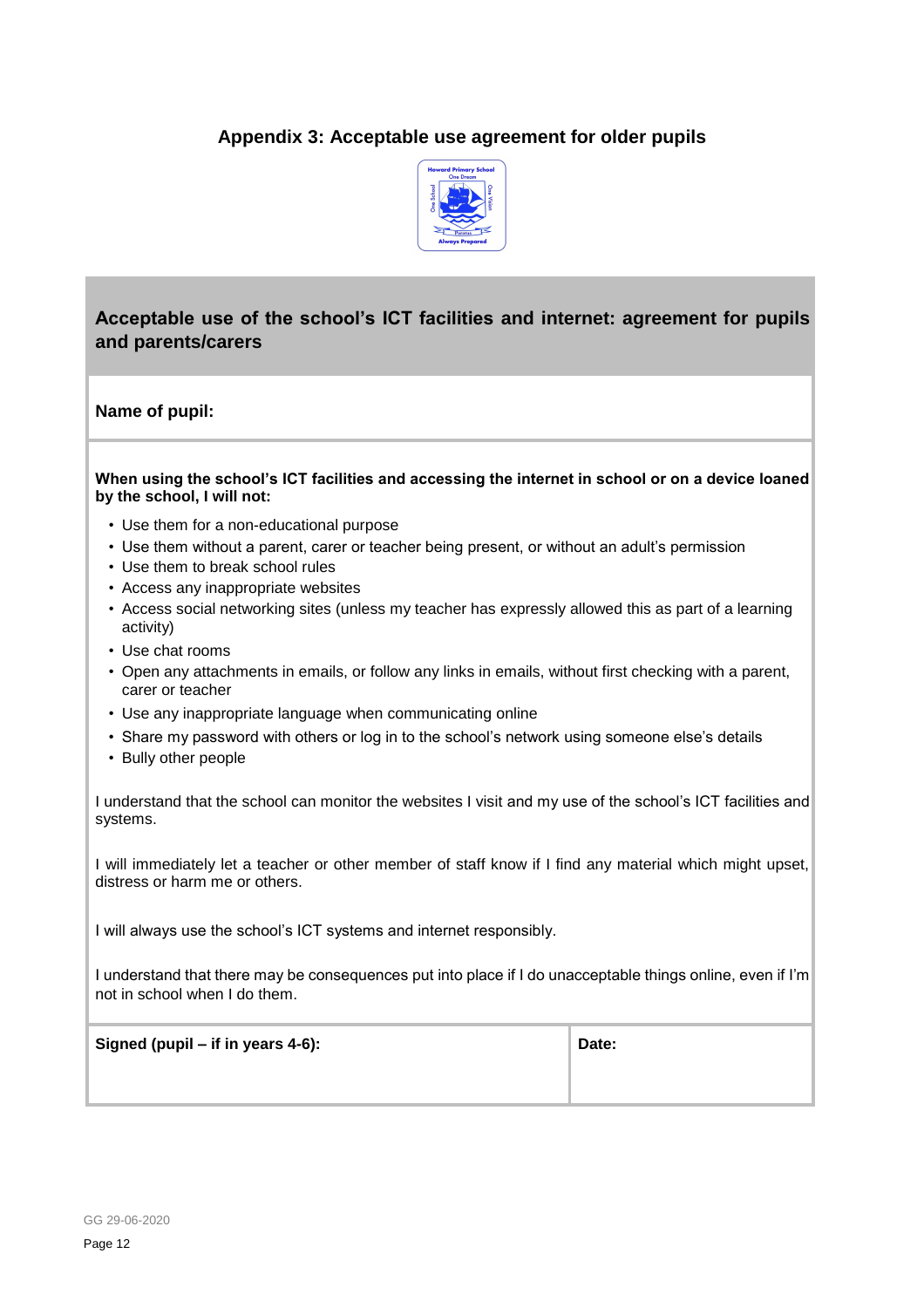**Parent/carer agreement:** I agree that my child can use the school's ICT systems and internet when appropriately supervised by a member of school staff. I agree to the conditions set out above for pupils using the school's ICT systems and internet both in school and at home and will make sure my child understands these.

| Signed (parent/carer): | Date: |
|------------------------|-------|
|                        |       |

**Appendix 4: Acceptable use agreement for staff, governors, volunteers and visitors** 



# **Acceptable use of the school's ICT facilities and the internet: agreement for staff, governors, volunteers and visitors**

**Name of staff member/governor/volunteer/visitor:** 

When using the school's ICT facilities and accessing the internet in school, or outside school on a work device, I will not:

- Access, or attempt to access inappropriate material, including but not limited to material of a violent, criminal or pornographic nature (or create, share, link to or send such material)
- Use them in any way which could harm the school's reputation
- Access social networking sites or chat rooms
- Use any improper language when communicating online, including in emails or other messaging services
- Install any unauthorised software, or connect unauthorised hardware or devices to the school's network
- Share my password with others or log in to the school's network using someone else's details
- Share confidential information about the school, its pupils or staff, or other members of the community
- Access, modify or share data I'm not authorised to access, modify or share
- Promote private businesses, unless that business is directly related to the school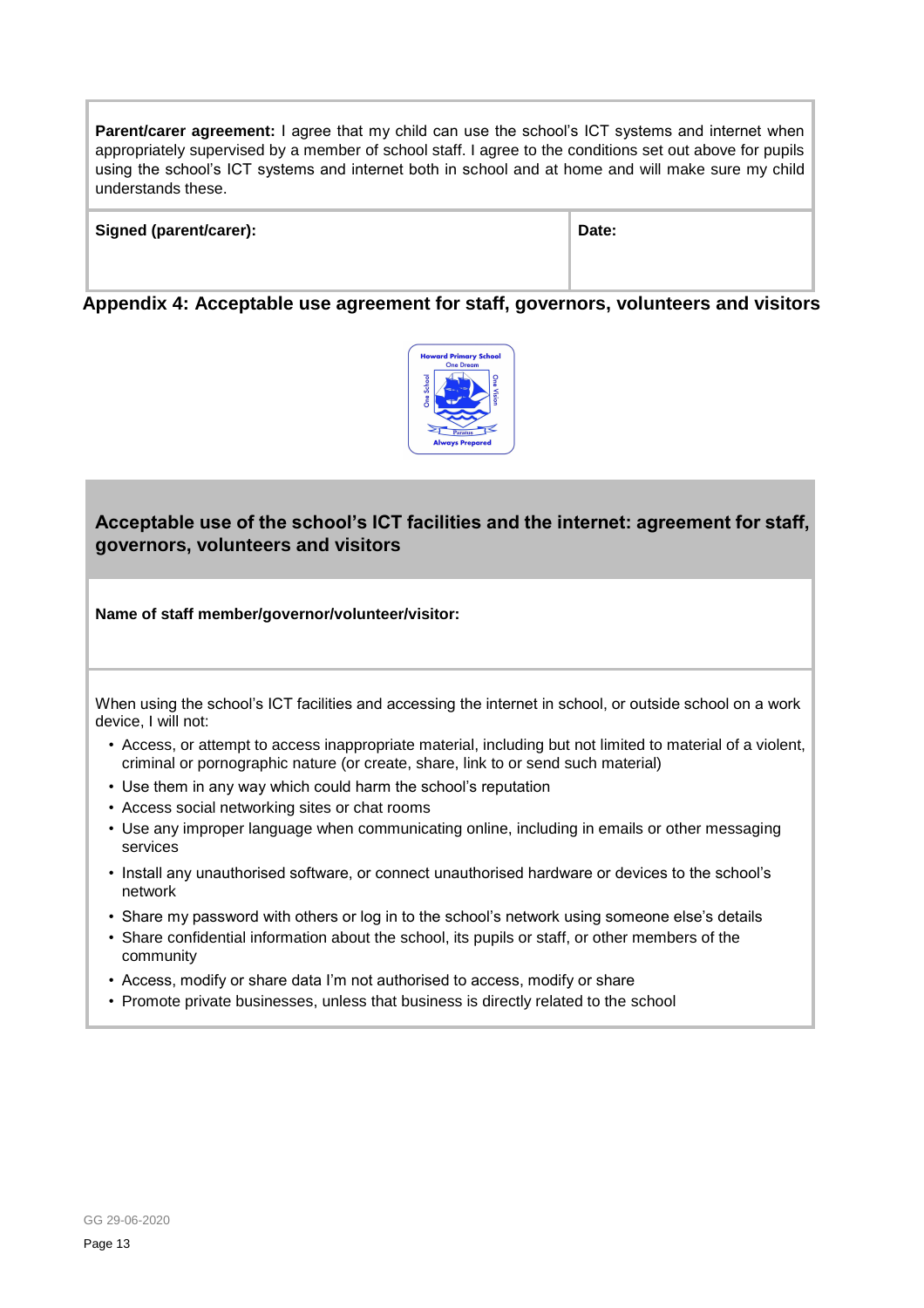I understand that the school may monitor the websites I visit and my use of the school's ICT facilities and systems.

I will take all reasonable steps to ensure that work devices are secure and password-protected when using them outside school, and keep all data securely stored in accordance with this policy and the school's data protection policy.

I will let the designated safeguarding lead (DSL) and SLT know if a pupil informs me they have found any material which might upset, distress or harm them or others, and will also do so if I encounter any such material.

I will always use the school's ICT systems and internet responsibly, and ensure that pupils in my care do so too.

| Signed (staff member/governor/volunteer/visitor):                                                                                                                                                                                     | Date: |  |  |
|---------------------------------------------------------------------------------------------------------------------------------------------------------------------------------------------------------------------------------------|-------|--|--|
| $\blacksquare$ . The second contract of the second contract of the second contract of the second contract of the second contract of the second contract of the second contract of the second contract of the second contract of the s |       |  |  |

## **Appendix 5: Mobile phone use agreement**



**Howard Primary School Mobile Phone Policy** 

#### **Exceptional Request Form**

It is school policy that no child should have their mobile phone in school. We recognise, however, that there are exceptional circumstances when it will help for a child to have a phone with them (e.g. for long journeys home on the bus etc.) In these circumstances, parents may request that their child's phone is kept in the school during the working day.

In these circumstances, phones will be looked after with the understanding that:

- The school will take no responsibility for loss or damage for the phone.
- The child must take responsibility for handing the phone in.
- The phone is not to be used inside the school grounds or building without permission.
- The phone must be turned off when they are stored away in school.
- Children are polite and patient while waiting to hand in and collect their phone.

| <b>Child's Name:</b>  | Class:                    |  |
|-----------------------|---------------------------|--|
| <b>Mobile Number:</b> | Make/<br><b>Model</b>     |  |
| <b>Parent's Name:</b> | <b>Contact</b><br>Number: |  |